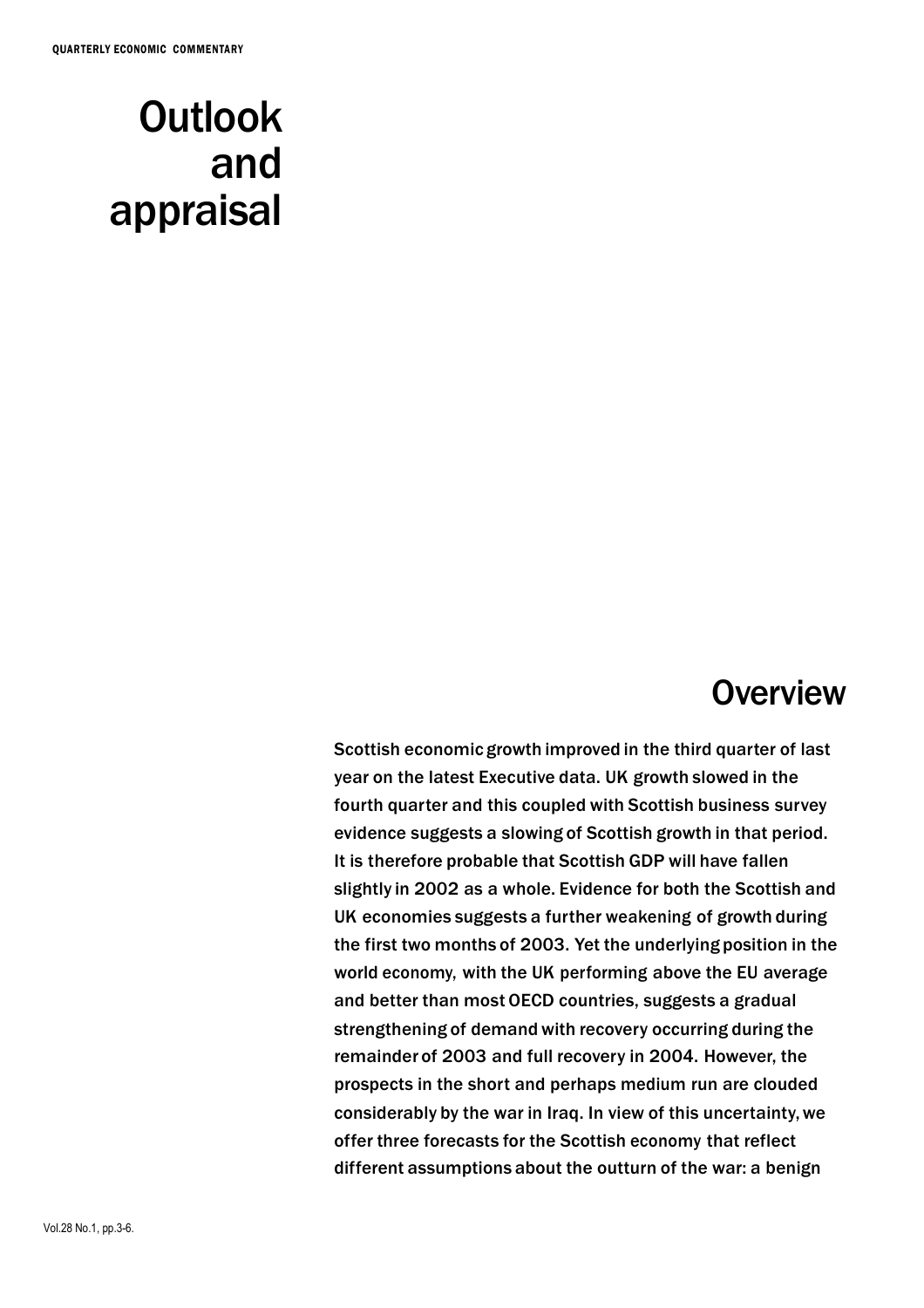scenario, which forms our baseline forecast, an intermediate scenario, and a worst scenario. In the baseline case, where the war concludes fairly quicklywith minimal disruption to oil supplies and tourism, we are predicting that Scottish GDP will grow by 1.1% this year and 1.8% in 2004. Our forecast for 2003 has been revised downwards by 0.3% points in recognition of the weakening of the economy during the first two months of this year. The intermediate and worst scenarios assume that the war produces progressively greater damaging effects on the world economy and hence on Scottish economic performance. In the worst-case the war effectively pushes the Scottish economy into recession. There are clearly significant uncertainties in the days ahead, but our best judgement is that the benign scenario is the most likely.

#### **GDP and output**

The growth of the Scottish economy picked up a little in the third quarter of last year. The latest data from the Scottish Executive reveal that Gross Domestic Product (GDP) rose by 0.6% compared to a rise of 0.8% in the UK. However, the data for the 3 previous quarters have been revised downwards and this has had the effect of lowering the estimate for growth in 2002 Q2 from 0.3% to 0.2% and raising the estimate of the fall in output in 2001 Q4 from -0.2% to - 0.3%. The net effect of these changes when combined with the latest data for the third quarter 2002 is that Scottish GDP rose by only 0.1% for the latest four quarters on the previous four quarters, compared to growth of 1.3% in the UK. Nevertheless, the Scottish economy has exhibited positive and rising growth for two consecutive quarters after the successive falls in output in the final quarter of 2001 and the first quarter of 2002.

At the broad sectoral level, agriculture (1.6%), construction (2.5%) and services (0.9%) all displayed positive growth in the third quarter and at rates faster or no less than their UK counterparts, which grew at rates of 0.4%, 1.7% and 0.9% respectively. However, with the exception of mining and quarrying, production sectors were much weaker in Scotland than in the UK. Manufacturing, which accounts for 83% of production activity, continued to contract with output falling by 0.8% compared to growth of 1% in manufacturing in the UK. Output in Scottish manufacturing has therefore fallen over 10 consecutive quarters, although the rate of contraction did slow down during 2002 compared to 2001.

Over the year to the third quarter, when compared to the previous year, Scottish services (5%) grew twice as quickly as UK services (2.5%). But in the other principal sectors

Scottish growth was much weaker. Agriculture contracted by 0.9% compared to a rise of 0.9% in the UK, while construction activity fell by 4.6% in Scotland as the sector grew by 7.1% in the UK. However, by far the biggest downturn was registered in Scottish manufacturing, which cut back production by 12.7% during the year, more than twice as much as the 5.2% fall in UK manufacturing output.

While Scottish and UK services grew at the same rate of 0.9% in 2002 Q3, there was considerable variation in performance at the sub-sectoral level. With growth of 3.4%, the retail and wholesale sector in Scotland considerably outperformed its UK counterpart, which grew at 0.8%. The growth of other services (1.3%) was also stronger than in the UK (0.7%). But the important financial and business service sectors performed less strongly in Scotland, with growth of 0.9% and 0.4%, compared to 1.3% and 1% respectively in the UK. Transport services (0.8%) and hotels and catering (-0.8%) were also weaker here than in the UK as a whole (1.4% and 0.1%, respectively). Further sectoral decomposition, however, reveals that banking, an important component of financial services, grew by just under 6% in the third quarter while communications, a key element of transport services, grew by 2.3%.

The stronger rate of growth of Scottish services over the year to the third quarter was principally focused on business services, transport services, other services and hotels and catering. Business services grew by 9.8% over the year in Scotland compared to 3% growth in the UK. Similarly, transport services grew by 9.6% here while its UK counterpart was largely stagnant growing by only 0.3%. Other services in Scotland exhibited 11.8% growth while the sector in the UK grew by 3.3%. Hotels and catering grew by 5.4% in Scotland while contracting by 0.3% in the UK.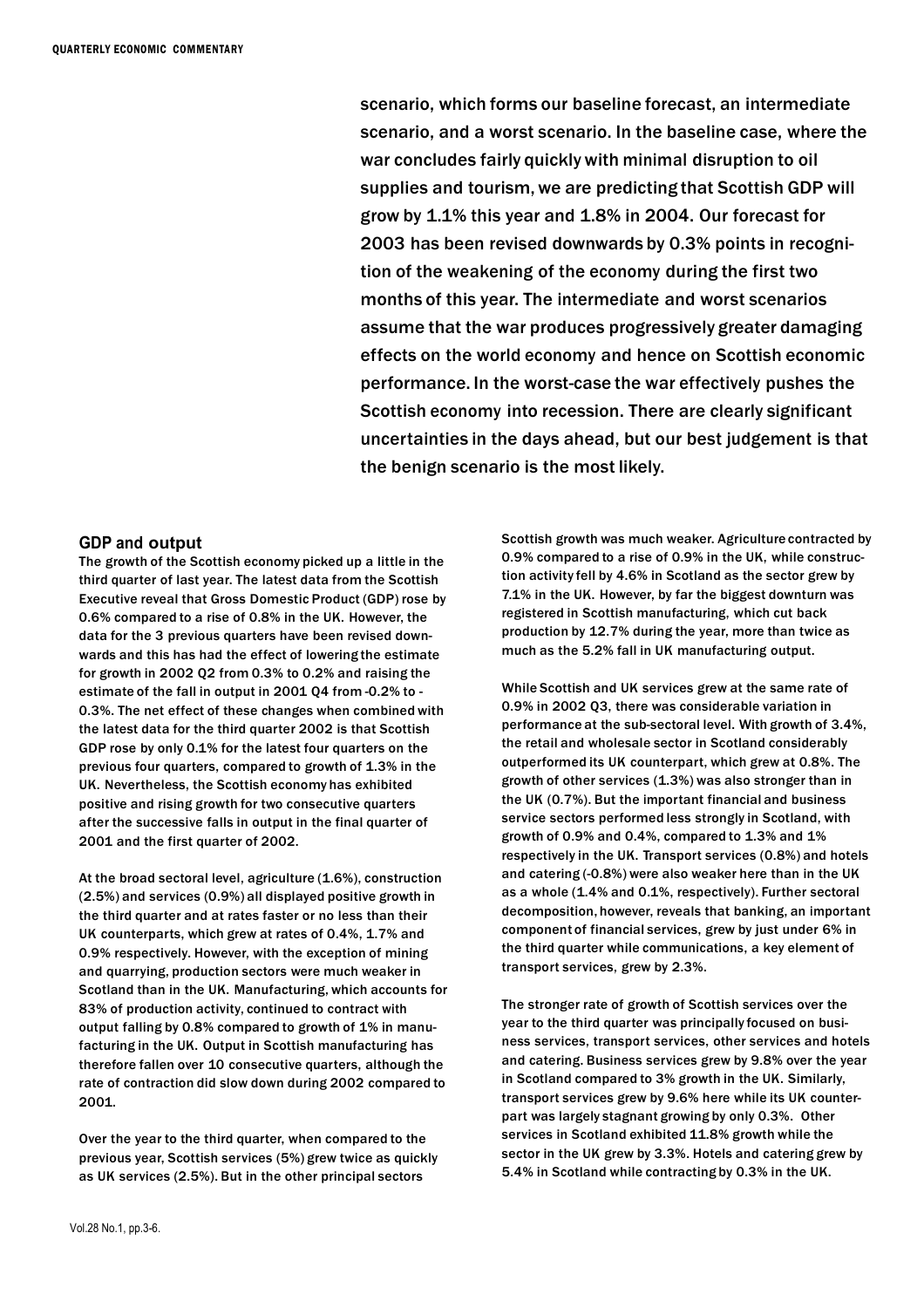Financial services exhibited much the same growth rate at 2.5% in Scotland and 2.6% in the UK. In contrast, only two service sectors exhibited appreciably weaker growth here over the year: retail and wholesale (2.1% in Scotland compared to 4.7% in the UK), and the public sector  $(1.2\%)$ compared to 2.5%).

Within manufacturing, most Scottish sectors were weaker than their UK counterparts in 2002 Q3, the only exception being other manufacturing, which grew by 2.8% compared to 0.7% growth in the UK. The drinks sector was especially weak, with output falling by 8.6% in the quarter compared to a fall of 1.5% in the UK. The chemicals sector, which traditionally has been a mainstay of Scottish growth, contracted by 2.6%, while its UK counterpart grew by 0.9%. The electronics industry continued to contract in the third quarter by 0.5%, much the same as the 0.4% fall in output in the sector in the UK. While the recession in the industry appears to be easing this is at the cost of a 28% reduction in output over the year to the third quarter and a 40% loss of output from peak production two years earlier in the third quarter of 2000. Transport equipment was the other manufacturing sector where output was cut appreciably over the year: by just under 25% compared to a 4% reduction in the UK.

In earlier years, the Commentary drew attention to the extent to which Scotland's economic performance depended on growth in the electronics industry. For much of the 1990s Scottish manufacturing outperformedUK manufacturing but this was mainly due to the strong performance of Scottish electronics. Removal of electronics led to weaker manufacturing growth in Scotland compared to the UK and a lower overall rate of growth of GDP. Now that the weak performance of electronics in Scotland is dragging down the overall performance of the Scottish economy it is useful to redo the procedure and assess Scotland's absolute and comparative economic growth with the sector removed. When this is done, Scotland's GDP growth over the year to the third quarter rises from 0.1% to 2.4%, while UK GDP growth increases from 1.3% to 2%. Although this is an artificial figure it does highlight the extent to which the downturn in the electronics sector, given its relative importance, is pulling down the growth of the Scottish economy both absolutely and relative to the UK. It should be emphasised, though, that manufacturing sectors out with electronics are also performing weakly and that the superior Scottish GDP growth relative to the UK when electronics is removed is a reflection of the stronger performance of the Scottish service sector over the year.

### **Outlook**

The outlook for the Scottish economy and indeed the global economy is, in the short-run at least, much affected by the uncertainties resulting from the war with Iraq. At the time of writing (21 March) initial attacks have commenced and the war is likely to be well underway by our publication date (26 March). In these matters events can move swiftly and

quickly make any predictions out of date. This of course applies to businesses seeking to make production and investment decisions as well as to forecasters, hence the large degree of uncertainty. Against this background of unprecedented uncertainty we offer below a baseline forecast with the highest probability,which assumes a short war with little material impact on the Scottish economy as a result. Two further forecasts are provided, which make different assumptions about the severity of the war and the international economic effects. The forecasts are based on scenarios devised by the Center for Strategic and International Studies.

Growth in the world economy faltered towards the end of 2002 (see World Economy section). Uncertainties about the international political situation and further falls in equity markets have contributed to a weakening in growth. In the US and Japan, GDP growth slowed in the final quarter of last year, while the Euro area remained weak. In the UK, growth also slowed in the fourth quarter to 0.4% from 0.8% in the third quarter (see UK economy section). Data on Scottish GDP growth in the fourth quarter will not be available until early May. But from the Scottish business survey evidence that is available for that quarter it would appear that Scottish growth also weakened. Against that background, we now anticipate that Scottish GDP will have fallen by a small amount in 2002 reflecting a growth rate over the year of -0.2%.

During the first two months of 2003, there was further evidence of weakening in both the UK and Scottish economies. UK Retail sales growth appeared to slow in February, while The Purchasing Managers Index (PMI) in both the UK and Scotland was below 50 for successive months in February. International uncertainty appeared particularly to be affecting key service sector activities such as tourism and financial services. Rising oil and house prices have also served to push up the underlying rate of inflation to 3%. Yet the underlying position in the world economy,with UK performing above the EU average and better than most OECD countries, is a gradual strengthening of demand with recovery occurring during the remainder of 2003 and full recovery in 2004 (see World Economy section). However, the prospects in the short and perhaps medium run are clouded considerably by the war in Iraq.

#### **Forecasts of the Scottish economy against a background of war with Iraq**

We examine the effects of 3 alternative scenarios (see Forecasts of the Scottish Economy section): a benign scenario, which forms our baseline forecast; an intermediate scenario, and a worst scenario. Our focus is on the economic impact of the war. No account is taken here of the inevitable human cost. The assumptions underpinning each scenario are outlined in an Appendix to the Scottish forecasts section. The war is likely to have an impact on oil prices, exchange rates, equity markets, consumer and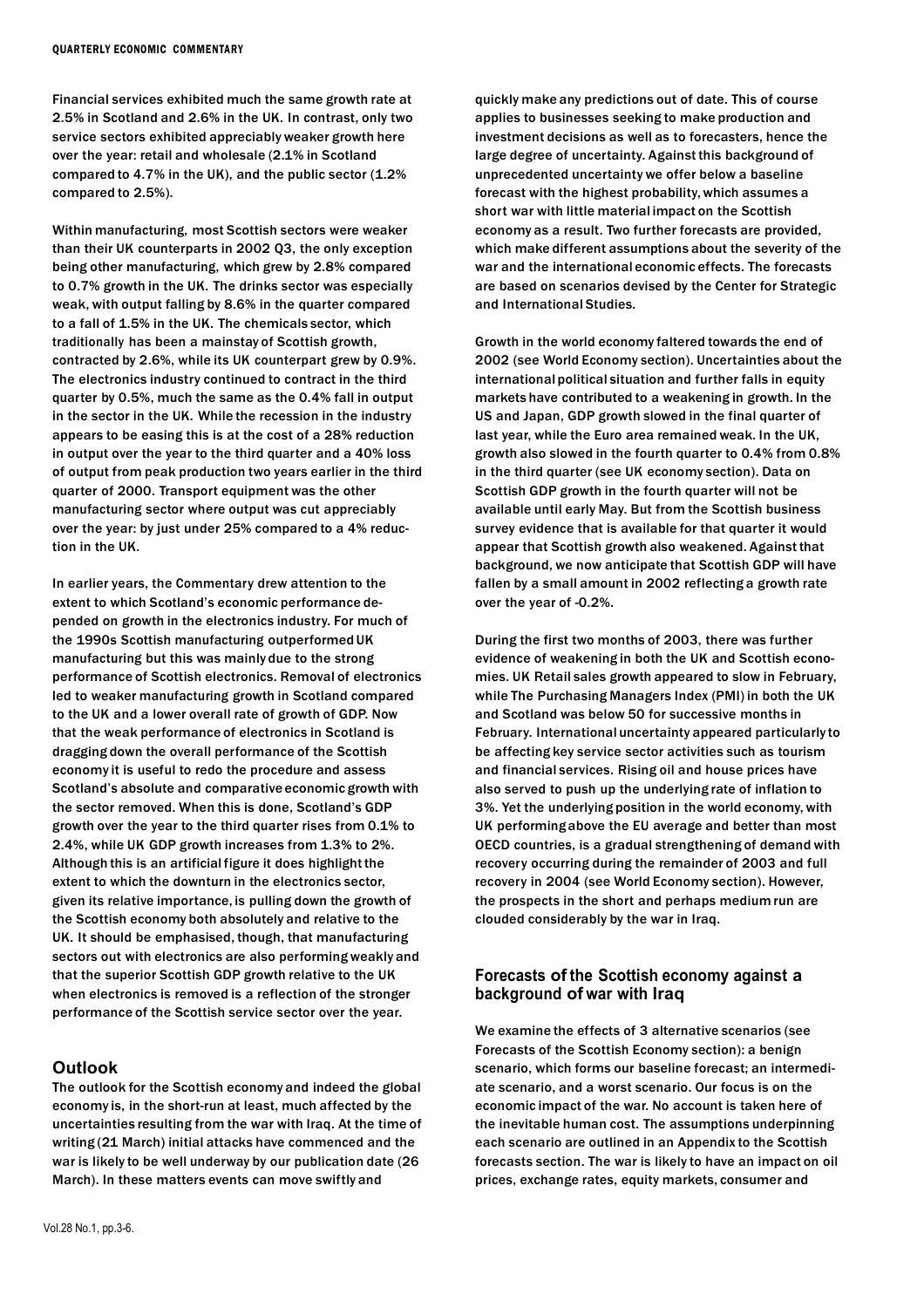business confidence and their consequent effects on domestic and external demand. In the Institute's forecasting model these outcomes principally affect the Scottish economy through changes in domestic consumption, tourism and exports.

#### **Benign scenario**

In this scenario, we assume a rapid and decisive victory for the US and its allies, with no significant disruption to oil supplies and minimal effects on tourism. This scenario is considered to have a 40% to 60% probabilityof occurrence and so stands as our baseline forecast. On this basis we are predicting that Scottish GDP will grow by 1.1% this year. This represents a reduction of 0.3% points on our forecast for 2003 in the December Commentary and reflects the weakening of the Scottish economy noted in the first two months of the year. However, in line with forecasts for the UK and other economies, we expect that Scotland will benefit from the recovery in the global economy that is widely forecast. Accordingly, we are forecasting that GDP growth will be 1.8% in 2004, a slight reduction on our December forecast of 1.9%. Manufacturing output will continue to decline in 2003 (-1.7%), with positive growth expected to reappear in 2004 (1.8%). Services on the other hand will continue to display positive growth in 2003 (2%) and 2004 (1.8%), but at a slower rate than in recent years. Associated with these forecast changes in output is an anticipated net employment change of around 19,000 in 2003 and 31,000 in 2004. Unemployment will continue its gradual drift downwards falling on the ILO measure to 6.2% this year and 5.9% in 2004, and to 3.7% in both years on the claimant count statistic.

### **Intermediate scenario**

This scenario is considered to have a 30% to 40% probability. The war continues for 7 to 12 weeks, there is stiffer military resistance from Iraq, oil production and exports are affected through damage to oil production facilities and no active expansion of oil production elsewhere, by Saudi

Arabia in particular. Scottish tourism demand is cut back by 7% in 2003 and by 3.5% in 2004. Oil prices rise above \$40 per barrel and then settle back to an average of \$30 in 2004. As a result Scottish exports suffer, falling by 0.4% in 2003 and by 0.2% in 2004. GDP growth falls to 0.8% in 2003 and 1.6% in 2004 compared to our baseline forecast. Net job creation is just under 17,000 in 2003 and just above 19,000 in 2004. Unemployment remains at around 2002 levels in 2003 at 6.3% on the ILO measure and 3.9% on the claimant count, falling to 6.2% and 3.8% in 2004 on the two measures respectively.

#### **Worst scenario**

This scenario is considered to have only a low probability of occurrence of 5% to 10%. The war continues for 13 to 26 weeks, there is protracted military resistance from Iraq and severe disruption of oil supplies with prices rising to \$80 per barrel in the first three months before falling back to an average of \$40 in 2004. Scottish tourism demand falls by 7% in both 2003 and 2004. The real value of exports falls by 0.8% points in 2003 and by 1.6% in 2004 reflecting the effects of a sustained rise in the price of oil. GDP growth turns negative in 2003 falling by 0.2% and then rising slightly, by 0.2%, in 2004. Net job losses of 8,000 occur in 2003 and of 2,500 in 2004. Unemployment rises, to 6.6% in 2003 and 6.9% in 2004 on the ILO measure and 4% and 4.3% on the claimant count.

In sum, the worst-case scenario effectively pushes the Scottish economy into recession. There are significant uncertainties in the days ahead, but our best judgement is that the benign scenario is the most likely.

Brian Ashcroft 21 March 2003